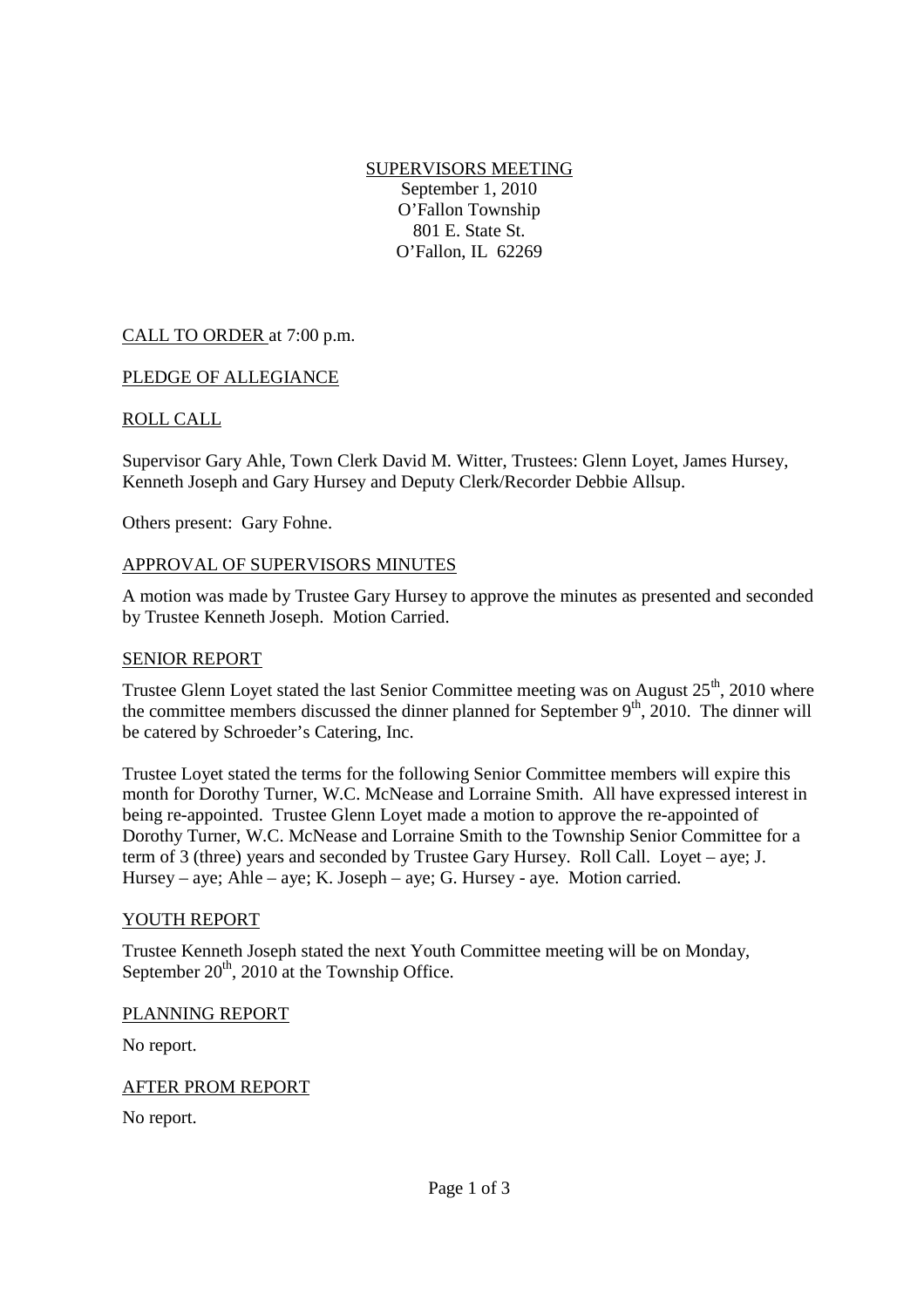# TRUSTEES REPORT

No report.

### TOWN CLERK REPORT

Town Clerk Dave Witter stated there has been activity on the web site. To date we have received 3 (three) e-mails from the web site.

### SUPERVISORS REPORT

Supervisor Gary Ahle stated he has received notification from the St. Clair County Clerk's Office, Bob Delaney, that another precinct (Precinct #18) will be added to O'Fallon Township. This precinct will be located at the Rotary Nature Center at Rock Springs Park, 1428 East 3<sup>rd</sup> Street, O'Fallon, IL. According to County Board member John West, this facility meets all requirements and is handicapped accessible. This addition will be effective at the next election on Tuesday, November 2, 2010.

### UNFINISHED BUSINESS

Supervisor Ahle informed the Board we have received the first proof of the ad that will appear in the upcoming Chamber map. All Board members in attendance received a copy of the proof to review for any changes. Trustee Gary Hursey made a motion to approve the proof as presented and seconded by Trustee Glenn Loyet. Roll Call. Loyet – aye; J. Hursey – aye; Ahle – aye; K. Joseph – aye; G. Hursey - aye. Motion carried.

### NEW BUSINESS

Supervisor Ahle stated each Board member has received a copy of the 2010/2011 Legislative Survey Form from Executive Director of Township Officials of Illinois (TOI), Bryan Smith. This should be reviewed by each Board member and can be brought up at a future meeting if requested.

# APPROVAL OF SUPERVISORS BILLS

| Town Fund                 | \$17,468.86 |
|---------------------------|-------------|
| <b>General Assistance</b> | 1,466.43    |

Trustee Glenn Loyet made a motion to authorize the bills of the Supervisor and seconded by Trustee Jim Hursey. Roll Call. Loyet – aye; J. Hursey – aye; Ahle – aye; K. Joseph – aye; G. Hursey - aye. Motion carried.

### PUBLIC INPUT

None.